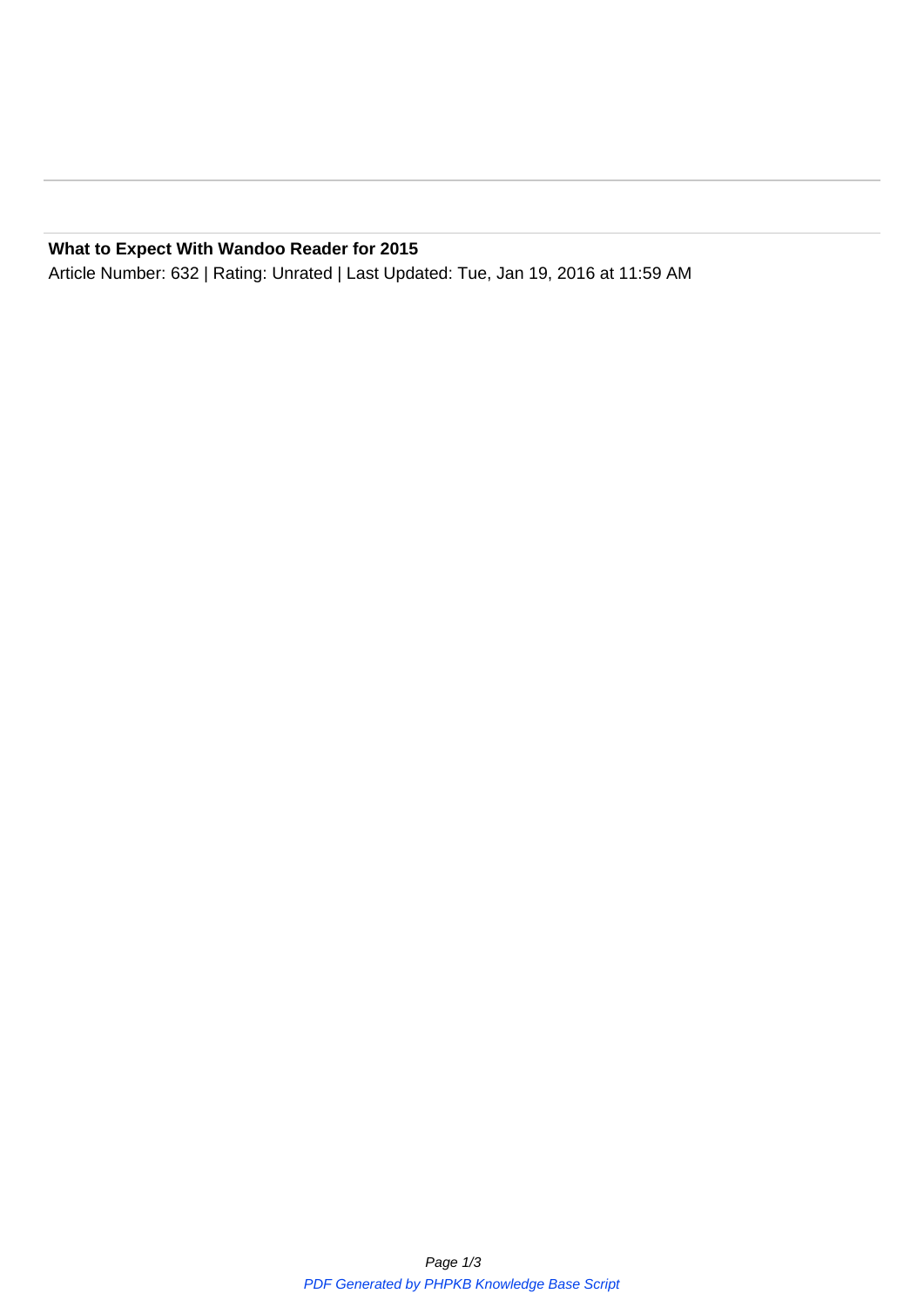facelift. Wandoo Reader has been in use since June 2014, and the next round of development will introduce exciting new features to carry your summer reading program into the future. For an informative video look at these new features, please click here. **New Features** Wandoo Reader already features a game interface and interactive elements designed to enhance the patron experience and create a more fun environment with less effort than traditional summer solutions. With our spring release, those features will get an overhaul. Multi-program supp[ort will allow you t](https://evancedsolutions.wistia.com/medias/uzot28au6m)o run as many programs at once as you like. Multi-age support allows you to build custom experiences for any age range from pre-readers to adults. Enhanced banner themes allow you promote your participation in national reading programs or supply your own custom theme to the program. An enhanced 'simple' theme creates a fully mobile-optimized experience. Staff ability to create custom registration questions for each program Enhanced and better optimized reporting tools Social media sharing tools for users over 13 let your patrons share their accomplishments with each other. Additionally, Wandoo Reader will support an enhanced Challenge feature that will let you incentivize and track an endless array of literacy activities. Create custom challenges allowing for patrons to record reviews with text entry. Encourage creativity with challenges calling for images to be uploaded. Motivate program participation through 'secret code' challenges. Drive reading with target logging goals. Provide one-click challenge confirmation opportunities. Custom challenge description and completion messaging, along with the ability to choose the response type you want give you the ability to create any type of experience that fits your goals. Challenges are an optional part of Wandoo Reader, but one that you can use to build your own robust game environment for your patrons of all ages. Challenges are unique to each program, and can be incentivized through prizes, certificates (badges), or just by the simple fun of completing them all. **Easy Staff-Side Control** The goal of Wandoo Reader is a fun patron experience and a smooth staff experience. Long-term Summer Reader users will find the staff-side of Wandoo Reader far more intuitive and easy to manage, making it simple to prepare staff to use the new interface. With a focus on step-by-step program setup and easy registration tools, Wandoo Reader will give you a quicker path to an exciting summer reading program than ever before. **When to Expect Changes** Throughout the month of March 2015, you'll begin to see a flurry of new blog posts, training videos and knowledge base articles highlighting the new features and allowing you to prepare staff for any changes. You should see changes roll out April 24th, with plenty of announcements and notifications ahead of time. As always, current users will get an alert announcement the day before the push, but we'll be sure to give you an extra heads up in late March so you can know what to expect. **If I already have Summer Reader, can I run Wandoo Reader, too?** Existing Summer Reader customers can migrate directly to Wandoo Reader exclusively for no additional charge, but some libraries may want to run both at the same time You'll want to contact Sales for specifics, but here's a general idea of how pricing would go for existing Summer Reader customers, if you decide to run both programs at once. The price to add Wandoo Reader is annual and varies, depending on your service population. Current Summer Reader customers: you can expect the price [to add Wandoo](https://mail.google.com/mail/?view=cm&fs=1&tf=1&to=sales@evancedsolutions.com) Reader to be what the list price maintenance fee would be for you, if you had purchased Wandoo Reader outright. Still have questions about Summer Reader or Wandoo Reader? You can search our Knowledge Base for technical articles, submit a specific question here, $\hat{A}$  or simply  $\hat{A}$  contact Support.